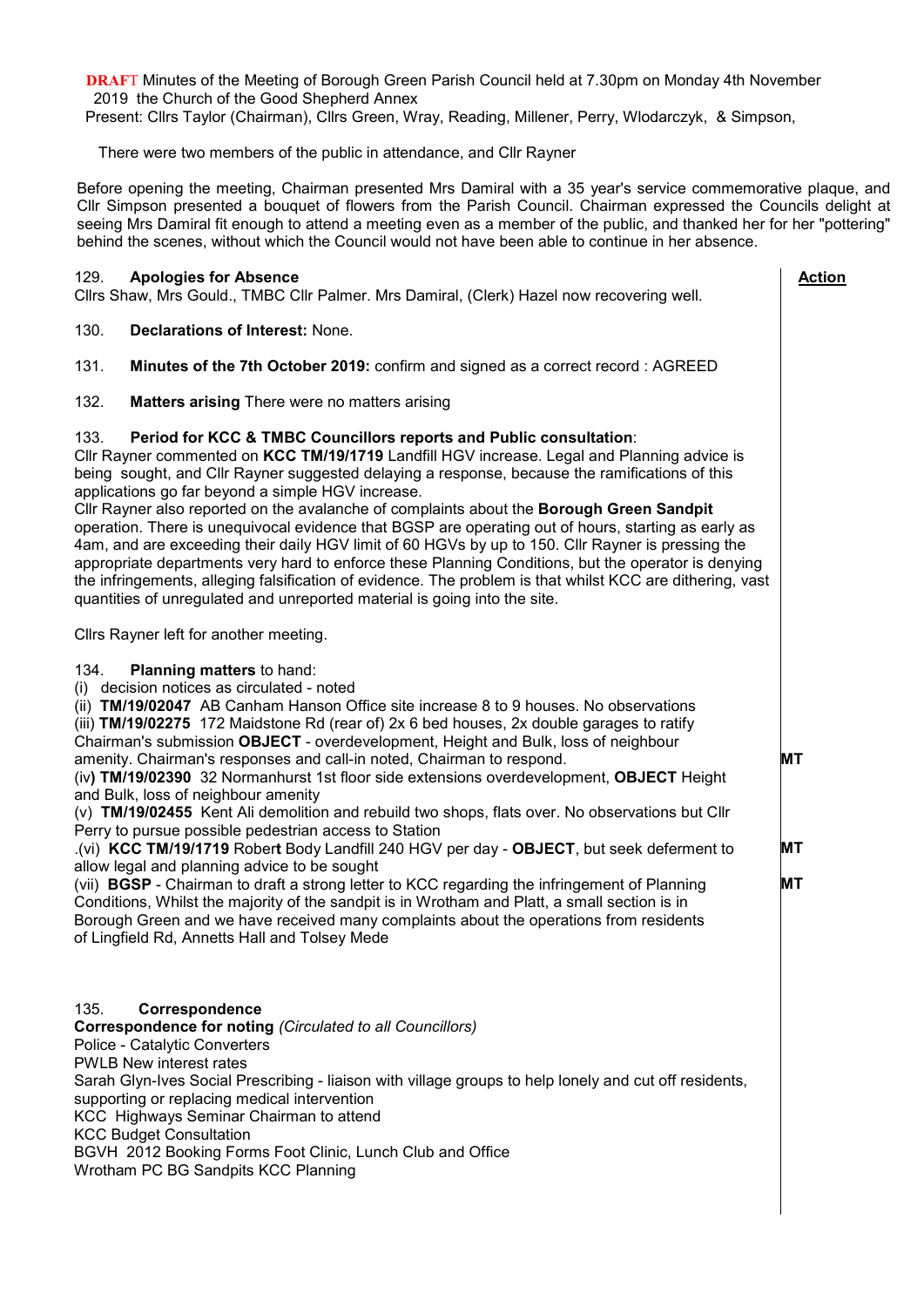## **Correspondence for discussion** *(Circulated to all Councillors)*

(i) Various complaints re TMBC rollout of the new Waste Recycling start. Chairman gave a brief report of the recent Street Scene Board meeting at TMBC, where Urbaser were severely chastised about multiple failings right across the Borough, which went on until 11pm. TMBC Leader was meeting Urbaser's UK CEO to demand immediate resolution to the waste collection system problems. (ii) KCC Highways

1. Quarry Hill 7.5t limit

2. Quarry Hill roundabout signage and lighting

3 Bourne Estate signage

| 3 Bourne Estate signage<br>Chairman reported on a meeting with KCC Highway Manager Mark Simmons.(1) 7.5t limit finance<br>finally resolved and installation is imminent. (2) New signage will be installed on the Quarry Hill<br>roundabout either directly by KCC, or in a joint scheme by KCC, the Parish and AB Canham. (3) KCC<br>will be seeking to clarify the Bourne Estate signage at Sainsbury.<br>(iii) Quarry Hill Rd - Residents complaints - tippers accessing Hornet Estate via Quarry Hill Rd.<br>Chairman reported discussions with the Hornet owner, who had pledged to take his contractor to<br>task.    |  |  |  |  |
|-----------------------------------------------------------------------------------------------------------------------------------------------------------------------------------------------------------------------------------------------------------------------------------------------------------------------------------------------------------------------------------------------------------------------------------------------------------------------------------------------------------------------------------------------------------------------------------------------------------------------------|--|--|--|--|
| <b>Potters Mede Grounds and Pavilion</b><br>136.<br>To note lack of availability of a suitable Hybrid van, keep the current van until Financial Year end<br>(i)<br>- AGREED<br>(ii) Hedge cutting Potters and Skatepark in hand<br>(iii) No other action required                                                                                                                                                                                                                                                                                                                                                           |  |  |  |  |
| <b>Recreation Ground</b><br>137.<br>Defibrillator, frame constructed, Electrician advised, installation during the month<br>(i)<br>(ii) Hedge cutting Tuesday, carpark to be closed for the day.<br>(iii) Update on Play Area Refurbishment campaign- Cllr Wray reported on progress. The ticket<br>sales for the film show had been disappointing. There was some discussion about a "roller<br>disco" in the Village Hall for the Winter Festival, and whilst the decision would be up to the<br>Village Hall Committee, it was felt too ambitious, and time was short for grant aid.<br>No other action required<br>(iv) |  |  |  |  |
| 138<br><b>Village Enhancements</b><br>(i) Public toilets takeover - TMBC report discussed. There would be a contribution of at least<br>£9000 from TMBC for legal costs and first year transition, and a full maintenance and<br>upgrade would be carried out prior to transfer. Chairman to write formally accepting in                                                                                                                                                                                                                                                                                                    |  |  |  |  |

principle - AGREED

- (ii) Cllr Wray reported failure of landowner to respond to discussion re High St pavement widening outside the Chippy.
- (iii) Cllr Reading asked about 20mph limit adjacent to Western Rd/High St Chairman to liaise with Kent Highways regarding 20mph limit, (and Basted Mill layby) - AGREED

(iv) Discussed the possibility for a grant to the Station Flower volunteers, Chairman to contact Mrs Murray - AGREED

(v) No further action required

## 139. **Financial Matters**

- (i) To note Bank reconciliations April & May (annex 1 & 2) and error adjustments. Mrs Damiral reports she has now reached August
- (ii) TMBC NNDR Direct Debit AGREED
- (iii) To note lost HMRC Cheque cancelled and replacement 4235.
- (iv) To note KCC pension cheque found
- (v) To set date for Finance Committee meeting 22nd November AGREED
- (vi) No further action required

## 140. **T&MBC Local Plan**

(i) To note Inspector's rejection of Sevenoaks Draft Local Plan

(ii) To note 4th November - 16 December Public Consultation on new evidence lodged since January. Chairman noted that this new evidence has no affect on BGPC's original Reg 19 responses. Chairman to circulate and submit response.-AGREED

(iii) no further action required

 $\overline{\phantom{a}}$ 

**MT**

**MT**

**MT**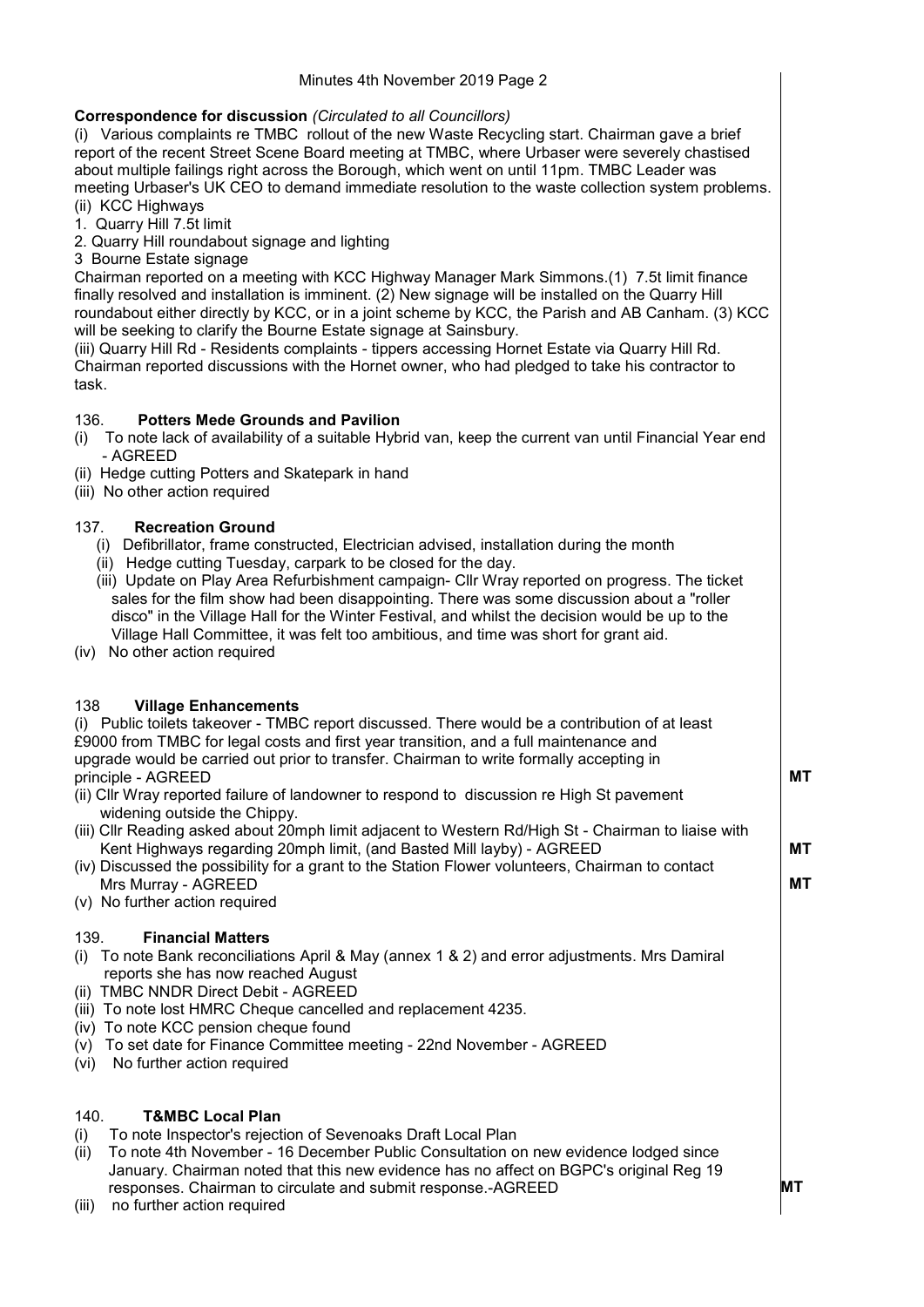| Minutes 4th November 2019 Page 3                                                                                                                                                                                                                                                                                                                                                                                                                                                                                                                                    | <b>Action</b> |
|---------------------------------------------------------------------------------------------------------------------------------------------------------------------------------------------------------------------------------------------------------------------------------------------------------------------------------------------------------------------------------------------------------------------------------------------------------------------------------------------------------------------------------------------------------------------|---------------|
| 141<br><b>Isles Quarry East</b><br>(i) To note correspondence on Land Transfer<br>(ii) To note new Thong Lane temporary access to IQE, and arrangements with Canham Homes<br>(iii) To appoint Warner's Solicitors for conveyancing - AGREED<br>(iv) no further action required                                                                                                                                                                                                                                                                                      |               |
| 141.<br><b>BMPOS</b><br>(i) New management plan tabled<br>(ii) Formal agreement to tender resignation to TMBC if they do not agree to indemnify Parishes<br>against excessive expenses over insurance cover and normal expenditure -<br>Chairman to respond - AGREED<br>no further action required<br>(iii)                                                                                                                                                                                                                                                         | МT            |
| 142.<br><b>Defibrillator</b> see Recreation Ground 137                                                                                                                                                                                                                                                                                                                                                                                                                                                                                                              |               |
| <b>H+H Celcon Ltd</b><br>143<br>(i) Cllr Millener tabled quote from Cirrus Research for £268 + vat for 1 weeks noise survey and<br>report. Despite CIIr Millener's efforts, he has been unable to obtain any other quotes, and as<br>this was a small amount it was agreed to accept the quote. Cllr Millener to progress - AGREED.<br>(ii) Chairman reported an email from Crispin Kennard at TMBC, that a Particulate Monitor had been<br>ordered, would be delivered in January for installation at the Red Lion roundabout.<br>(iii) no further action required | <b>SM</b>     |
| 144 Written reports: to receive reports, if submitted, from County & Borough Cllrs. & BGPCllrs. who<br>sit as representatives on local organisations + Clerks' Report.<br>(i) Cllr Perry reported on Network Rail Brexit preparations for Channel Tunnel, and South East<br>Franchise, and the recent tree course                                                                                                                                                                                                                                                   |               |
| 145. Cheques for Signature: to approve payments as listed and circulated to all Cllrs, noting<br>cancellation<br>Cheques proposed Chairman, Seconded Cllr Perry - - RESOLVED<br><b>Online Payments: None</b><br><b>Direct Debits</b><br>WEX Europe Services (UK) Ltd - fuel for equipment and vehicle 6 Oct<br>£ 98.00<br>£ 10.42 WEX Europe Services (UK) Ltd - fuel for equipment and vehicle 17 Oct<br>£301.32<br>Ford Lease - vehicle lease Aug 2019<br>£338.00<br>EDF October Potters Mede (account in credit £583.19)                                         |               |
| <b>Cheques</b> to ratify salaries Paid 28th October<br>4232/3/4 £3882.94 Staff Wages<br>4235<br>£2906.89 HMRC replaces cancelled 4188 lost by HMRC<br>£1697.40 KCC Pension Oct 19-20<br>4236                                                                                                                                                                                                                                                                                                                                                                        |               |
| <b>Current for payment</b><br>4237<br>£968.04<br><b>TMBC Uncontested Election Charge</b><br>4238<br>£250.76<br>Wrotham PC Skatepark Maintenance<br>4239<br>£202.14<br>Lesley Cox HMRC/Payroll assistance March - October<br>4240<br>£54.00<br>Cancelled<br>Signed outside meeting after obtaining new cheque book.<br>4241<br>£74.00<br>Ray Chopping reimbursement British Legion Donation 4 wreaths<br>£137.17<br><b>Viking Office Sundries Mrs Damiral</b><br>4242                                                                                                | IS            |
| To Ratify Staff wage payment due 28th November<br><b>Receipts</b><br>£64.00 Potters Hire Freeth 17 Nov (deposit held)<br>£55.00 Potters Hire Goggins Oct deposit shredded<br>£80.00 Potters Hire K Taylor deposit shredded<br>Cheques and Invoices were crosschecked and signed by Cllrs Millener, Reading , Mrs Gould and the<br>Chairman                                                                                                                                                                                                                          |               |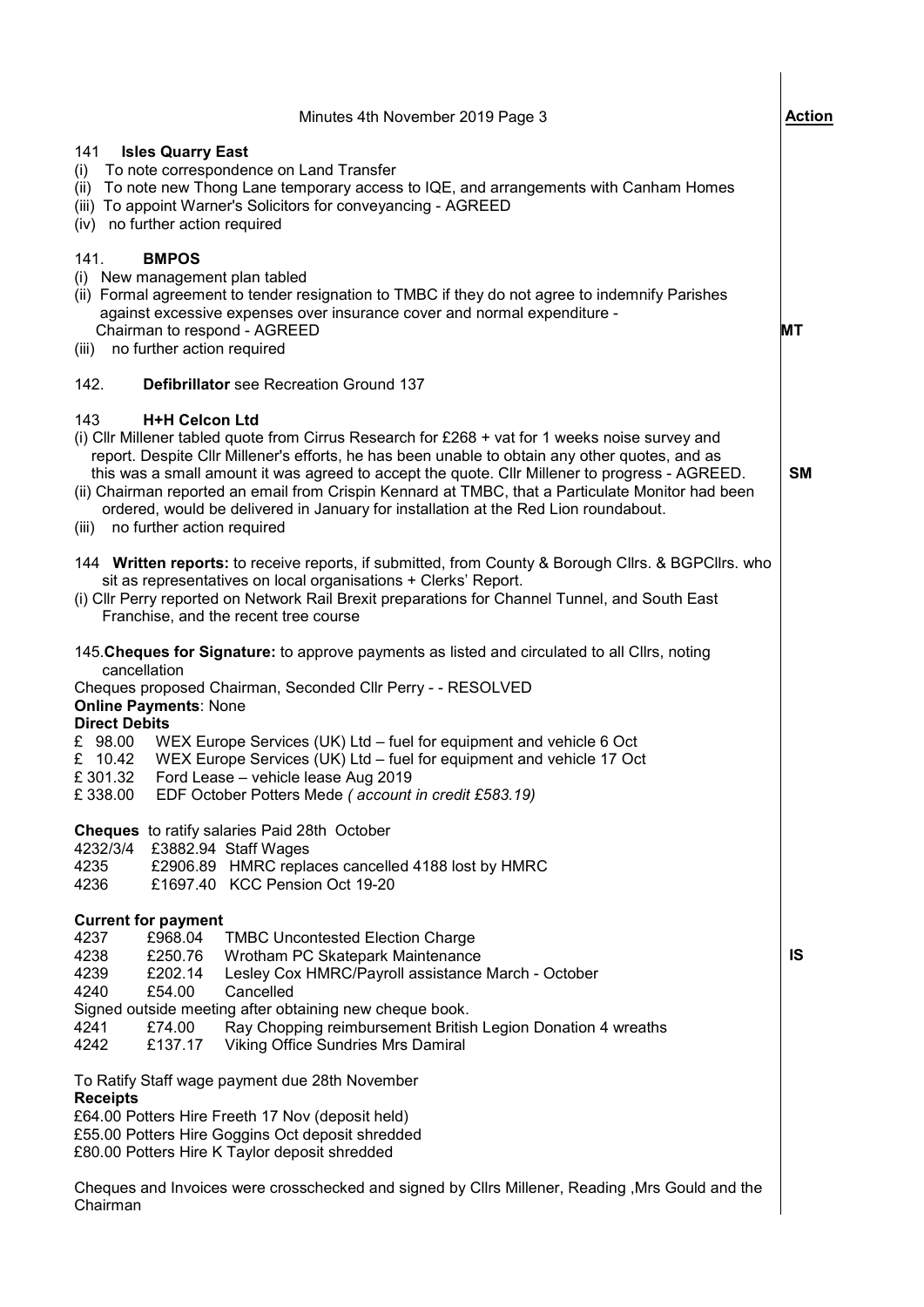|                                                                                                                                                                                                                                                                                                                                                                                                                                                                                 |                                                                                                                                   |                                                                                             | Minutes 4th November 2019 Page 4                                                              |                                                                                                       |                                                                                                 | <b>Action</b> |
|---------------------------------------------------------------------------------------------------------------------------------------------------------------------------------------------------------------------------------------------------------------------------------------------------------------------------------------------------------------------------------------------------------------------------------------------------------------------------------|-----------------------------------------------------------------------------------------------------------------------------------|---------------------------------------------------------------------------------------------|-----------------------------------------------------------------------------------------------|-------------------------------------------------------------------------------------------------------|-------------------------------------------------------------------------------------------------|---------------|
| 127.<br><b>Future dates</b><br>Date of October Meeting: Monday 2nd December 2019 in the Annexe to The Church of the<br>(i)<br>Good Shepherd commencing at 7.30 pm.<br>(ii) The Parish Office, located within Borough Green Village Hall, will be open with two Parish<br>Councillors present on Saturday 30 November 2019 10 - 12 noon<br>At other times, appointments can be arranged to meet the Clerk, queries raised or ideas exchanged<br>using the contact details above. |                                                                                                                                   |                                                                                             |                                                                                               |                                                                                                       |                                                                                                 | IS/GG         |
| 128.                                                                                                                                                                                                                                                                                                                                                                                                                                                                            |                                                                                                                                   |                                                                                             |                                                                                               | <b>Exclusion of Public and Press: There were no matters for Part 2</b>                                |                                                                                                 |               |
|                                                                                                                                                                                                                                                                                                                                                                                                                                                                                 |                                                                                                                                   |                                                                                             |                                                                                               | Chairman closed the meeting at 2126hrs                                                                |                                                                                                 |               |
| <b>ANNEX1</b>                                                                                                                                                                                                                                                                                                                                                                                                                                                                   |                                                                                                                                   |                                                                                             |                                                                                               |                                                                                                       |                                                                                                 |               |
|                                                                                                                                                                                                                                                                                                                                                                                                                                                                                 | <b>Bank Reconciliation April 2019</b>                                                                                             |                                                                                             |                                                                                               |                                                                                                       |                                                                                                 |               |
| B/F April 2019<br><b>T&amp;MBC Precept</b><br>245743.79.<br>c/f 30/04/19                                                                                                                                                                                                                                                                                                                                                                                                        | Other Receipts April 2019<br>Less Payments April 2019                                                                             |                                                                                             | 155362.09<br>88735.00<br>1646.70<br>14106.62<br>231637.17                                     |                                                                                                       |                                                                                                 |               |
|                                                                                                                                                                                                                                                                                                                                                                                                                                                                                 | C/A as per bank state 30/04                                                                                                       |                                                                                             | 100.00                                                                                        |                                                                                                       |                                                                                                 |               |
|                                                                                                                                                                                                                                                                                                                                                                                                                                                                                 | C/D as per bank state 30/04                                                                                                       |                                                                                             | 667.91                                                                                        |                                                                                                       |                                                                                                 |               |
| 244247.65<br>Less u/p chqs<br>231637.17                                                                                                                                                                                                                                                                                                                                                                                                                                         | C/R as per bank state 30/04                                                                                                       |                                                                                             | <u>243479.74</u><br>12610.48                                                                  |                                                                                                       |                                                                                                 |               |
|                                                                                                                                                                                                                                                                                                                                                                                                                                                                                 |                                                                                                                                   |                                                                                             |                                                                                               |                                                                                                       | Anomalies found when preparing April 2019 bank reconciliation: financial/accounting adjustments |               |
| have been made                                                                                                                                                                                                                                                                                                                                                                                                                                                                  |                                                                                                                                   |                                                                                             |                                                                                               |                                                                                                       |                                                                                                 |               |
| Chq No                                                                                                                                                                                                                                                                                                                                                                                                                                                                          | Payee                                                                                                                             | Date                                                                                        | <b>Minuted Amt</b>                                                                            | <b>Actual Amt</b>                                                                                     | Variance                                                                                        |               |
| 4124<br>4125<br>4136<br>DD<br>DD<br>DD<br>4139<br>4137<br>4138                                                                                                                                                                                                                                                                                                                                                                                                                  | H Damiral<br><b>B</b> Glew<br><b>HMRC</b><br><b>WEX</b><br><b>PWLB</b><br><b>WEX</b><br>R Springett<br>H Damiral<br><b>B</b> Glew | 1.4.19<br>1.4.19<br>1.4.19<br>1.4.19<br>not minuted<br>9.5.19<br>9.5.19<br>9.5.19<br>9.5.19 | £1375.68<br>£1200.39<br>£2967.39<br>not minuted<br>£98.00<br>£1044.02<br>£1375.68<br>£1200.39 | £1375.48<br>£1200.19<br>£2967.31<br>£111.33<br>£2752.67<br>£99.99<br>£1043.82<br>£1375.48<br>£1200.19 | £0.20<br>£0.20<br>£0.08<br>£111.33<br>£2752.67<br>£1.99<br>£0.20<br>£0.20<br>£0.20              |               |
|                                                                                                                                                                                                                                                                                                                                                                                                                                                                                 | DDs Ford Lease, EDF x 2 &<br>Eon 9.5.19 should read April 2019, not March                                                         |                                                                                             |                                                                                               |                                                                                                       |                                                                                                 |               |
|                                                                                                                                                                                                                                                                                                                                                                                                                                                                                 |                                                                                                                                   |                                                                                             |                                                                                               |                                                                                                       |                                                                                                 |               |